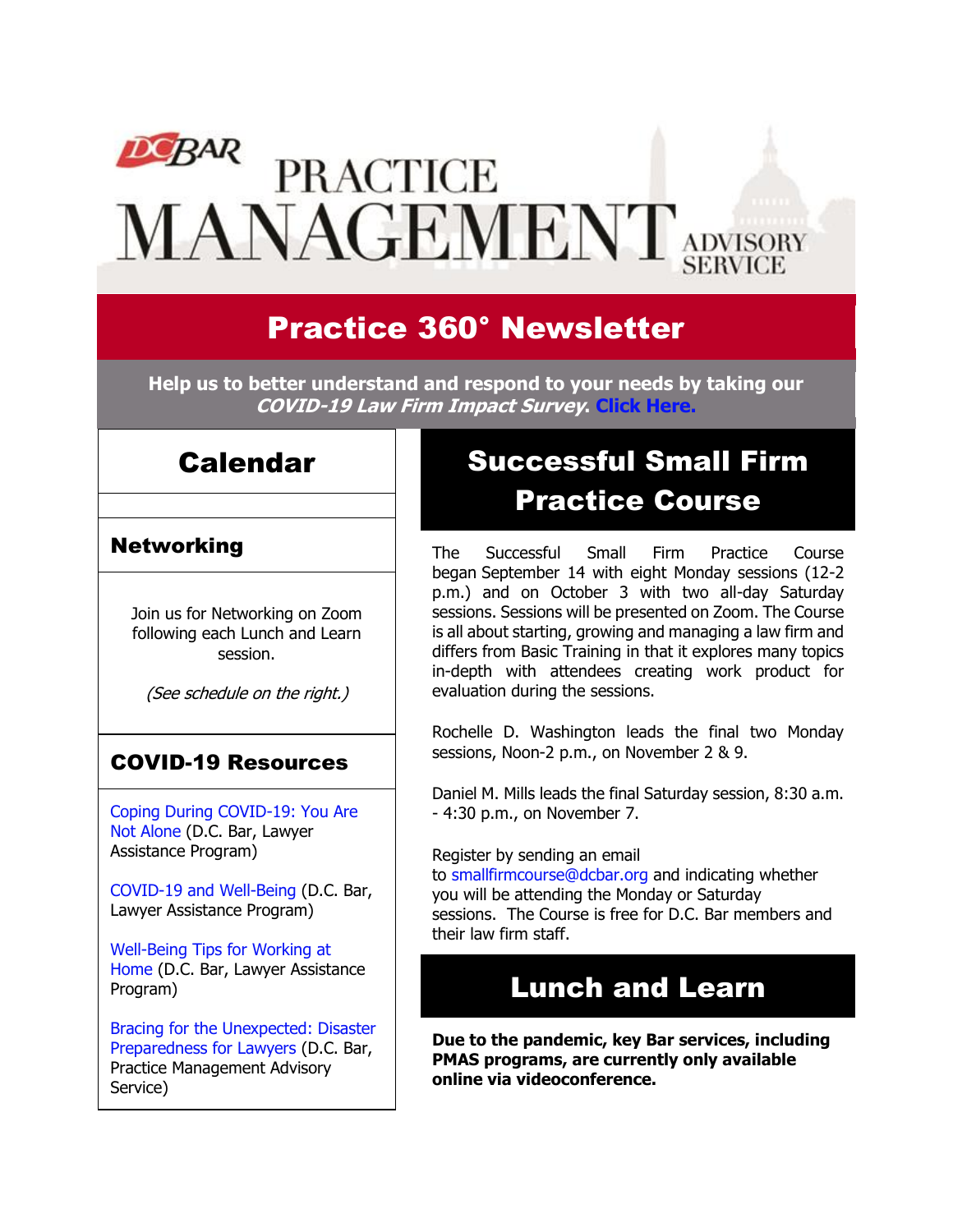### [Quick Start Guide to Launching a](https://www.dcbar.org/getmedia/d28b7c4b-3dcb-419e-828d-fdc2340588f9/Career-disruption-setting-up-a-law-firm-quickly-resources?utm_source=Real%20Magnet&utm_medium=INSERT_CHANNEL&utm_campaign=INSERT_LINK_ID)

[Firm During the Pandemic](https://www.dcbar.org/getmedia/d28b7c4b-3dcb-419e-828d-fdc2340588f9/Career-disruption-setting-up-a-law-firm-quickly-resources?utm_source=Real%20Magnet&utm_medium=INSERT_CHANNEL&utm_campaign=INSERT_LINK_ID) (D.C. Bar, Practice Management Advisory Service)

[New Law Firm Quick Start](https://www.dcbar.org/getmedia/34a3addd-9a13-4fc7-8e68-fbc2be8b50e0/Quick-start-Tech-Guide-final?utm_source=Real%20Magnet&utm_medium=INSERT_CHANNEL&utm_campaign=INSERT_LINK_ID)  [Technology Guide](https://www.dcbar.org/getmedia/34a3addd-9a13-4fc7-8e68-fbc2be8b50e0/Quick-start-Tech-Guide-final?utm_source=Real%20Magnet&utm_medium=INSERT_CHANNEL&utm_campaign=INSERT_LINK_ID) (D.C. Bar, Practice Management Advisory Service)

[Working Remotely During the](https://www.dcbar.org/news-events/news/working-remotely-during-the-pandemic-a-guide-to-ba?utm_source=Real%20Magnet&utm_medium=INSERT_CHANNEL&utm_campaign=INSERT_LINK_ID)  [Pandemic: A Guide to Bar Member](https://www.dcbar.org/news-events/news/working-remotely-during-the-pandemic-a-guide-to-ba?utm_source=Real%20Magnet&utm_medium=INSERT_CHANNEL&utm_campaign=INSERT_LINK_ID)  [Benefits](https://www.dcbar.org/news-events/news/working-remotely-during-the-pandemic-a-guide-to-ba?utm_source=Real%20Magnet&utm_medium=INSERT_CHANNEL&utm_campaign=INSERT_LINK_ID) (D.C. Bar, Practice Management Advisory Service)

[Legal Ethics in](https://www.dcbar.org/news-events/news/legal-ethics-in-the-age-of-the-coronavirus?utm_source=Real%20Magnet&utm_medium=INSERT_CHANNEL&utm_campaign=INSERT_LINK_ID) the Age of [Coronavirus](https://www.dcbar.org/news-events/news/legal-ethics-in-the-age-of-the-coronavirus?utm_source=Real%20Magnet&utm_medium=INSERT_CHANNEL&utm_campaign=INSERT_LINK_ID) (D.C. Bar, Legal Ethics Program)

[Link to other D.C. Bar Covid-19](https://www.dcbar.org/for-lawyers/membership/covid-19-resources?utm_source=Real%20Magnet&utm_medium=INSERT_CHANNEL&utm_campaign=INSERT_LINK_ID)  **[Resources](https://www.dcbar.org/for-lawyers/membership/covid-19-resources?utm_source=Real%20Magnet&utm_medium=INSERT_CHANNEL&utm_campaign=INSERT_LINK_ID)** 

### PMAS Events

#### **November**

**November 2 and 9** – Monday sessions of the *Successful Small Firm* Practice Course (Days 7 and 8 of 8) **November 4** – Day 1 of Basic Training & Beyond **November 7** – Saturday session of the Successful Small Firm Practice Course (Day 2 of 2) **November 18** – Day 2 of Basic Training & Beyond

#### **Ethics**

Here is new ethics guidance on **Acceptance of Crytocurrency as Payment for Legal Fees.** [Legal](https://www.dcbar.org/for-lawyers/legal-ethics/ethics-opinions-(1)?utm_source=Real%20Magnet&utm_medium=INSERT_CHANNEL&utm_campaign=INSERT_LINK_ID)  [Ethics Opinion 378](https://www.dcbar.org/for-lawyers/legal-ethics/ethics-opinions-(1)?utm_source=Real%20Magnet&utm_medium=INSERT_CHANNEL&utm_campaign=INSERT_LINK_ID)

#### **All Lunch and Learn programs begin at Noon.**

Register for any or all at [lunchandlearn@dcbar.org](mailto:lunchandlearn@dcbar.org?subject=Lunch%20and%20Learn)

**November 5, 2020 An Introduction to Legal Research on the New Fastcase 7,** presented by Erin Page of [Fastcase.](http://www.mmsend31.com/link.cfm?r=zvkjaWqFFUTRz65Avl-Ftw~~&pe=_p05PPXc1MX5u71ehc-Vrggxa3bXJ6HdCQb9VOf1jVFGAJ59HhwTfd-W_Kz76vKazTPJSPnTbIls0DYYFro5WA~~&t=prXb-jowJMuBRf73r4YKRA~~)

### **[Register](http://www.mmsend31.com/link.cfm?r=zvkjaWqFFUTRz65Avl-Ftw~~&pe=o5Qxl8-YsNnfye4R8aeEBu6kg7rOehjQlGrK4xptUvedR5oObmBHJgi4z19654nZPI1wCeupB0vq1kAggbnqNA~~&t=prXb-jowJMuBRf73r4YKRA~~)**

**November 19, 2020 Windows 10 and Digital Forensics?**, presented by Michael Maschke and Brandon Barnes of [Sensei](http://www.mmsend31.com/link.cfm?r=zvkjaWqFFUTRz65Avl-Ftw~~&pe=L6fC4tox8EqoFCP1_n-15doVkbZcjLlVYCSYl07fVb4q3YMMrIf48NB5yn-EmNC9jfWL_T8GOZCgiuVS_qBu_w~~&t=prXb-jowJMuBRf73r4YKRA~~)  [Enterprise, Inc.](http://www.mmsend31.com/link.cfm?r=zvkjaWqFFUTRz65Avl-Ftw~~&pe=L6fC4tox8EqoFCP1_n-15doVkbZcjLlVYCSYl07fVb4q3YMMrIf48NB5yn-EmNC9jfWL_T8GOZCgiuVS_qBu_w~~&t=prXb-jowJMuBRf73r4YKRA~~)



#### Read more at **[Small Firm Lunch](https://www.dcbar.org/for-lawyers/practice-management-advisory-service/courses-and-trainings/small-firm-lunch-and-learn-series?utm_source=Real%20Magnet&utm_medium=INSERT_CHANNEL&utm_campaign=INSERT_LINK_ID) and Learn Series**

All programs begin at Noon. You may attend by Zoom video conference. Register for any or all [here.](https://www.dcbar.org/for-lawyers/practice-management-advisory-service/courses-and-trainings/small-firm-lunch-and-learn-series?utm_source=Real%20Magnet&utm_medium=INSERT_CHANNEL&utm_campaign=INSERT_LINK_ID)

The Lunch and Learn Series is [here.](https://www.dcbar.org/for-lawyers/practice-management-advisory-service/courses-and-trainings/small-firm-lunch-and-learn-series?utm_source=Real%20Magnet&utm_medium=INSERT_CHANNEL&utm_campaign=INSERT_LINK_ID) New programs are added regularly. Recordings and materials from recent programs are [here.](https://www.dcbar.org/for-lawyers/practice-management-advisory-service/courses-and-trainings/small-firm-lunch-and-learn-series/past-lunch-and-learn-programs?utm_source=Real%20Magnet&utm_medium=INSERT_CHANNEL&utm_campaign=INSERT_LINK_ID) If you have an idea for a program, let us know at: [lunchandlearn@dcbar.org.](mailto:lunchandlearn@dcbar.org)

And if you missed **Affordable Tools, Tech, and Talent to Run <sup>a</sup> Small Law Firm Remotely** with Maddy Martin; **Overcoming the Crisis: How to Retool your Marketing to Stay Connected and Relevant** with Mary Ellen Hickman; **Running on Empty: Burnout in the Legal Profession** with Niki Irish; **Clearing Clutter, Tuning in to Time, Space & Mind** with Niki Irish & Tracy Huang; or Mary Ellen Hickman on **Help, I Have No Time for Marketing**, here are the recordings and [materials.](https://www.dcbar.org/for-lawyers/practice-management-advisory-service/courses-and-trainings/small-firm-lunch-and-learn-series/past-lunch-and-learn-programs?utm_source=Real%20Magnet&utm_medium=INSERT_CHANNEL&utm_campaign=INSERT_LINK_ID)

# Basic Training & Beyond

Our monthly [Basic Training & Beyond](http://www.mmsend31.com/link.cfm?r=zvkjaWqFFUTRz65Avl-Ftw~~&pe=c3ph7NU-Re1l6uj-xoZC_Nqnf2HGTrpIRRfl_qZmlgZN_I06rShTZ-AlGs0Wp7CGgKUozsdU2izsioLhmXaRbg~~&t=prXb-jowJMuBRf73r4YKRA~~)**,** is set for November 4 and  $18$  (9:15 a.m.  $-4:30$  p.m.) We will meet by Zoom videoconference. [Register here.](http://www.mmsend31.com/link.cfm?r=zvkjaWqFFUTRz65Avl-Ftw~~&pe=BxjSlIjTK_3i3Os02s37pODjnSEaSaIBfLm0UarKy-K07-G29KY0F7SoVNdKQgSYIVrXVvuyFBcMiPY5X35JOA~~&t=prXb-jowJMuBRf73r4YKRA~~)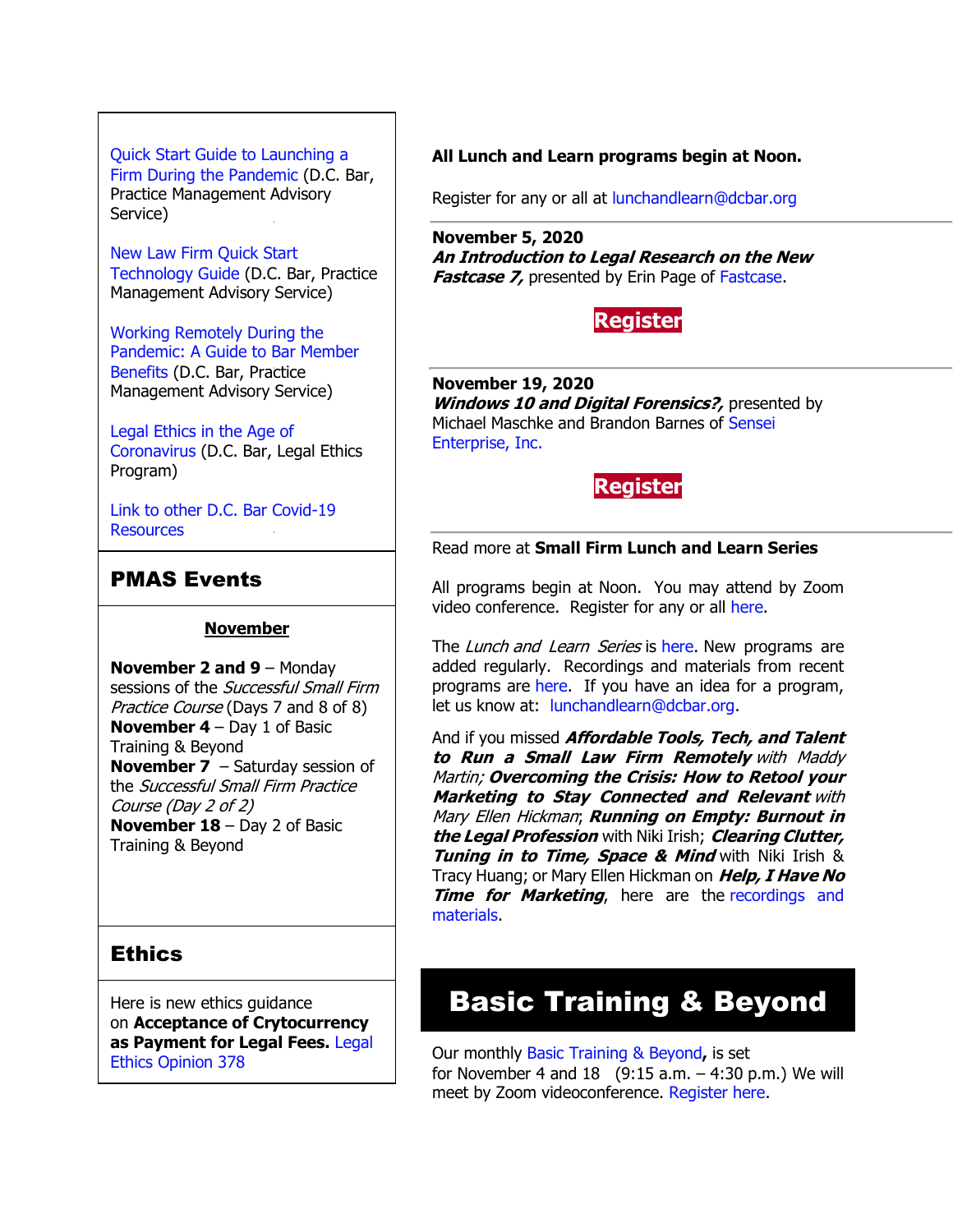### Other Events

[Continuing Legal Education programs](https://join.dcbar.org/eweb/DynamicPage.aspx?Site=DCBar&WebKey=cbe606bc-88d4-4d37-872c-f48d412a59e5&evt_etc_key=7aaf572d-f662-422f-9fe7-0ae3f4b705be&utm_source=Real%20Magnet&utm_medium=INSERT_CHANNEL&utm_campaign=INSERT_LINK_ID)

[Communities Events](https://join.dcbar.org/eweb/DynamicPage.aspx?site=dcbar&webcode=EventList&utm_source=Real%20Magnet&utm_medium=INSERT_CHANNEL&utm_campaign=INSERT_LINK_ID)

[Pro Bono Center training programs](https://www.dcbar.org/pro-bono/resources-and-training/pro-bono-center-training-program?utm_source=Real%20Magnet&utm_medium=INSERT_CHANNEL&utm_campaign=INSERT_LINK_ID)

This program has been presented 262 times for more than 3,800 lawyers over the last twelve years and many have launched and are operating small law firms. We keep in touch with many small firms and what we learn informs the content for this program.

# PMAS Links and Free Downloads

[Law Firm Management Assessment \(Self-Check\)](https://www.dcbar.org/for-lawyers/practice-management-advisory-service/practice-tips-and-compliance/self-check?utm_source=Real%20Magnet&utm_medium=INSERT_CHANNEL&utm_campaign=INSERT_LINK_ID)

[Small firm legal trends and compensation reports](https://www.dcbar.org/for-lawyers/practice-management-advisory-service/courses-and-trainings/basic-training-beyond/basic-training-beyond-supplements?utm_source=Real%20Magnet&utm_medium=INSERT_CHANNEL&utm_campaign=INSERT_LINK_ID)

[e-Manual for Basic Training & Beyond](https://documentcloud.adobe.com/link/review?uri=urn:aaid:scds:US:2182dc5f-4a8c-435d-bb76-280eddc57a6d)

[More PMAS programs](https://www.dcbar.org/for-lawyers/practice-management-advisory-service/courses-and-trainings?utm_source=Real%20Magnet&utm_medium=INSERT_CHANNEL&utm_campaign=INSERT_LINK_ID)

### From the Desks of Dan and Rochelle



#### **Help in the time of Covid . . .**

Covid-19 will be here for much longer than we had hoped. Many of you have had to pivot the vision for your firm and the way you manage it to survive. We must all adapt to what is being dubbed the "new normal". Unplanned and sudden adaptions will come with stress, anxiety, and uncertainty. We are here to help. Dan and I are aware of the consequences and significant impacts that this pandemic has had on our small firm lawyers. [Click here](http://www.mmsend31.com/link.cfm?r=zvkjaWqFFUTRz65Avl-Ftw~~&pe=62yzWiw8KkLqb8B2S3hBPJ5tCy-H8fMrPSzWagnodOXN-jS77wjVe2alfM_EA49HeaV9_PwiXSarzCxb2r2yuA~~&t=prXb-jowJMuBRf73r4YKRA~~) to take our Covid-19 Impact Survey to assist us in our efforts. We are here to provide guidance on how you can pivot your practice to stay viable and even profitable during these times. For a free and confidential law firm assessment or one-on-one consultation email us at **[pmas@dcbar.org.](mailto:pmas@dcbar.org)** If you need assistance with stress management, depression or substance abuse you may also contact our Lawyer Assistance